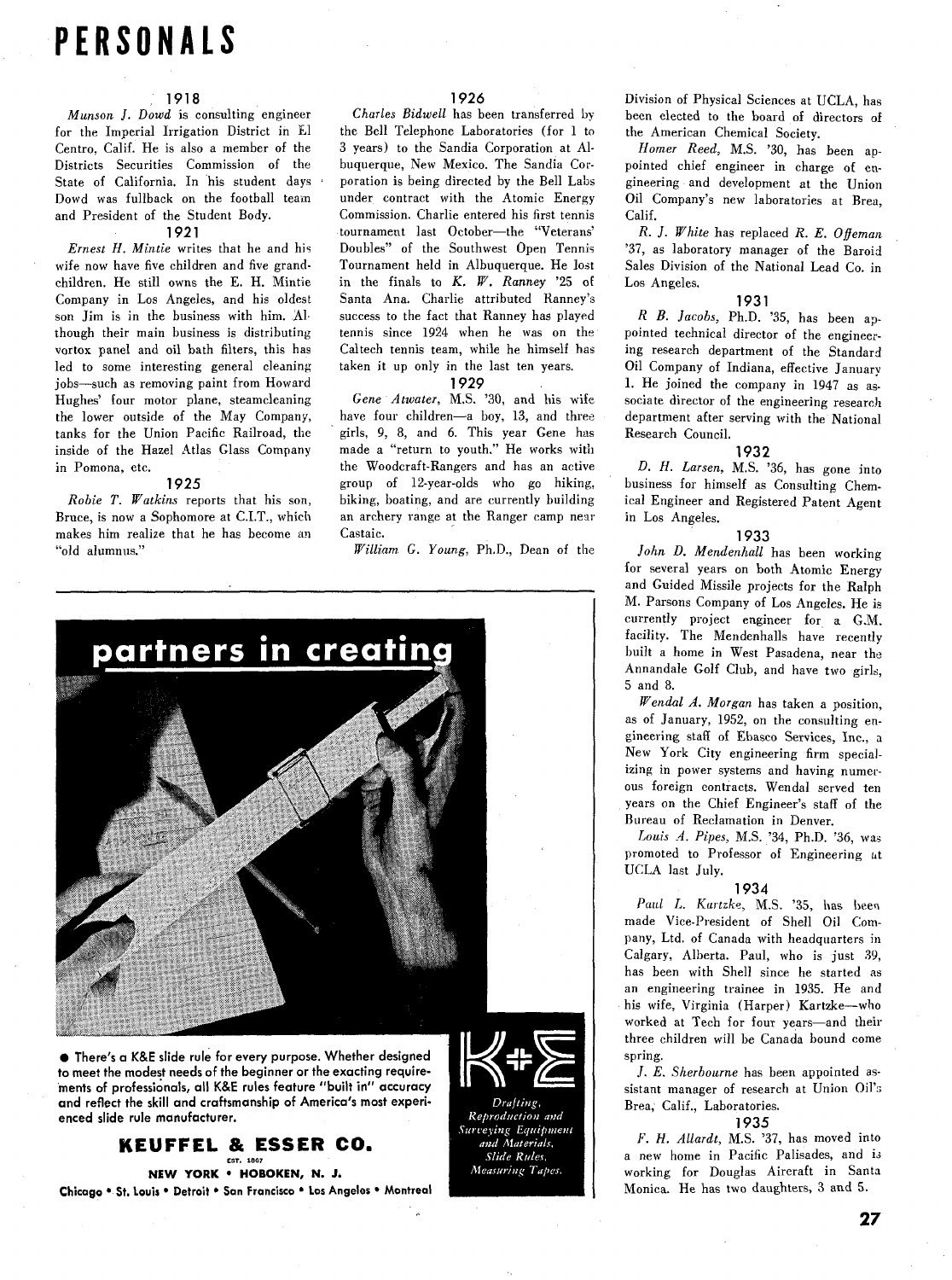Jackson Edwards, Engr. **'35,** is now in business for himself in Hollywood, as a technical electronic representative, representing a group of eastern manufacturers of electronic equipment.

#### **1936**

Charles Jordan, M.S. **'37,** has just returned from a two-month trip to Europe. While in England he visited Adrian H. Gordon<sup>'35</sup> of 66 Redcliffe Square, London SW **10.** Adrian would be very glad to hear from any alumni, especially any who are passing through London.

Theodore Vermeulen, M.S. **'37,** has beei promoted fiom Associate Professor to Professor of Chemical Engineering at the University of California at Berkeley.

#### **1937**

Comdr. Charles A. Van Dusen and Evelyn D. Ott were married on October 24 in Washington, D. C.

R. *E.* Offeman has been promoted to Director of Sales and Service Laboratories for the Baroid Sales Division of the National Lead Co. He's transferred to Houston, Texas.

#### **1938**

William C. Brenner has rejoined the Westinghouse Generator Division as an advisory engineer, working in particular on turbo-generator development. On November **3** he acquired a wife-a young fraulein from Germany.

Joseph Westheimer left Jerry Fairbanks, Inc., last month to join Consolidated Film Industries in Los Angeles. He is a special

effects cameraman in the Title and Optical Department, where they make titles, optical effects and inserts for motion pictures and films for television.

Jack F. Dougherty, M.S. **'39,** is now Vice-president of the Empire Trust Con) pany in New York City.

#### **1940**

Jack Tielrooy has been appointed supervisor of chemical processes at the Brea, Calif., laboratories of the Union Oil Company.

#### **1941**

Alfred Bersbach recently left General Electric, after ten years, to work for the Hughes Aircraft Company. The Bershachs now have four sons.

Charles B. Roen has been appointed development chemical engineer in the general development department at the Monsanto Chemical Co. in St. Louis.

Jeremy *A.* Jones is group materials and process engineer at Lolckheed's Marietta, Georgia, plant. He was transferred to Georgia last spring, and claims he likes the Southeast very much.

#### **1942**

Robert E. Anderson reports that he is still geologist for the Signal Oil and Gas Company in Los Angeles, but spends a fair amount of time out of town or out of state.

Wilbur **D.** Crater is executive vice-president-and also in charge of mechanical design-of an engineering and consulting business which was started in Los Angeles

ALUMNI ASSOCIATION OFFICERS

a year and a half ago. Now there are **33**  employees designing aircraft gas turbines, propulsion pumps, compressors, turbines, etc. The Craters have three children; two girls-ages six and three-and a six-monthold boy.

Fred Felberg, M.S. **'45,** is Chief of the Operations Department at the Cooperative Wind Tunnel and a Lecturer in Aeronautics at the CIT graduate school. The Felbergs now have two children: Stephen, **6,** and Gayle, **1%.** 

Richard M. Head, M.S. '43, who has been Professor of Aerodynamics at the U. S. Naval Postgraduate School at Annapolis for the past two years, was transferred to Monterey when the school moved to the West Coast on December **14.** 

#### **1943**

Amasa Bishop, after receiving his Ph.D. degree in **1950** from the University of California at Berkeley, went to the Federal Institute of Technology in Zurich, Switzerland, to do research in nuclear physics on a postdoctoral fellowship. He has now accepted a position on the staff of the University of Zurich for a year, to teach and continue his research in physics. With him in Switzerland are his wife, Dr. Barbara Merrill Bishop, and their three children (two boys and a girl).

D. R. Arnold is Assistant Superintendent, Pacific Division, of the Manufacturing and Sales Department of the Superior Oil Company. He was married in **1948** to Miss

|                                                                                             | ALVIIII AVVVUAIIVII VIIILLIV |                                                                                    |                       |  |
|---------------------------------------------------------------------------------------------|------------------------------|------------------------------------------------------------------------------------|-----------------------|--|
| PRESIDENT                                                                                   | <b>SECRETARY</b>             | <b>BOARD OF DIRECTORS</b>                                                          |                       |  |
| Robert P. Sharp '34                                                                         | Donald S. Clark '29          | Theodore C. Coleman '26<br>Gerald P. Foster '40 Hallan N. Marsh '22                | Paul Hubay '49        |  |
| <b>VICE-PRESIDENT</b>                                                                       | <b>TREASURER</b>             | K. E. Kingman '29 William O. Wetmore '37                                           |                       |  |
| John E. Sherborne '34                                                                       | Henry R. Freeman '25         | Donald C. Tillman '45                                                              |                       |  |
|                                                                                             |                              | ALUMNI CHAPTER OFFICERS                                                            |                       |  |
| New York Chapter:                                                                           |                              | Washington, D. C., Chapter:                                                        |                       |  |
| PRESIDENT<br>Underwriters Labs., Inc., 161 Sixth Ave.                                       | Howard E. Baker '30          | <b>PRESIDENT</b> Comdr. Clarence A. Burmister '25<br>U. S. Coast & Geodetic Survey |                       |  |
| VICE-PRESIDENT FOR THE RESIDENT<br>Calco Division, American Cyanide Co., Bound Brook, N. J. | Erwin Baumgarten '40         | <b>SECRETARY-TREASURER</b><br>800 World Center Building                            | Charles R. Cutler '45 |  |
| SECRETARY-TREASURER<br>Texas Oil Co., Ltd., 551 Fifth Ave.                                  | S. Kendall Gold '42          | Sacramento Chapter:<br><b>PRESIDENT</b><br>$\alpha$ is a set of $\alpha$<br>rw. n  | Fred Groat '24        |  |

#### San Francisco Chapter:

**PRESIDENT** Jerome Kohl **'40**  Tracerlab, Inc., **2295** San Pablo Ave., Berkeley

**VICE-PRESIDENT** Robert R. Bowles **'41**  California Research Corp., **576** Standard Ave., Richmond

**SECRETARY-TREASURER** Arnold L. Grossberg **'42**  California Research Corp., **576** Standard Ave., Richmond

The San Francisco Chapter meets for lunch at the Fraternity Club, **345** Bush St., every Thursday.

California Division of Water Resources, Public Works Building.

**SECRETARY-TREASURER** Richard Silberstein **'41**  Arthur A. Sauer, Consulting Structural Engineer, **2203 13th** St.

#### Chicago Chapter:

**PRESIDENT** Levan Griffis **'37**  Armour Research Foundation, **35** W. 33rd St. **VICE-PRESIDENT** Eben vey **'41**  Illinois Institute of Technology, **3300** S. Federal St. **SECRETARY-TREASURER** Harrison Lingle **'43**  Cherry Burrell Corp., **427** W. Randolph St.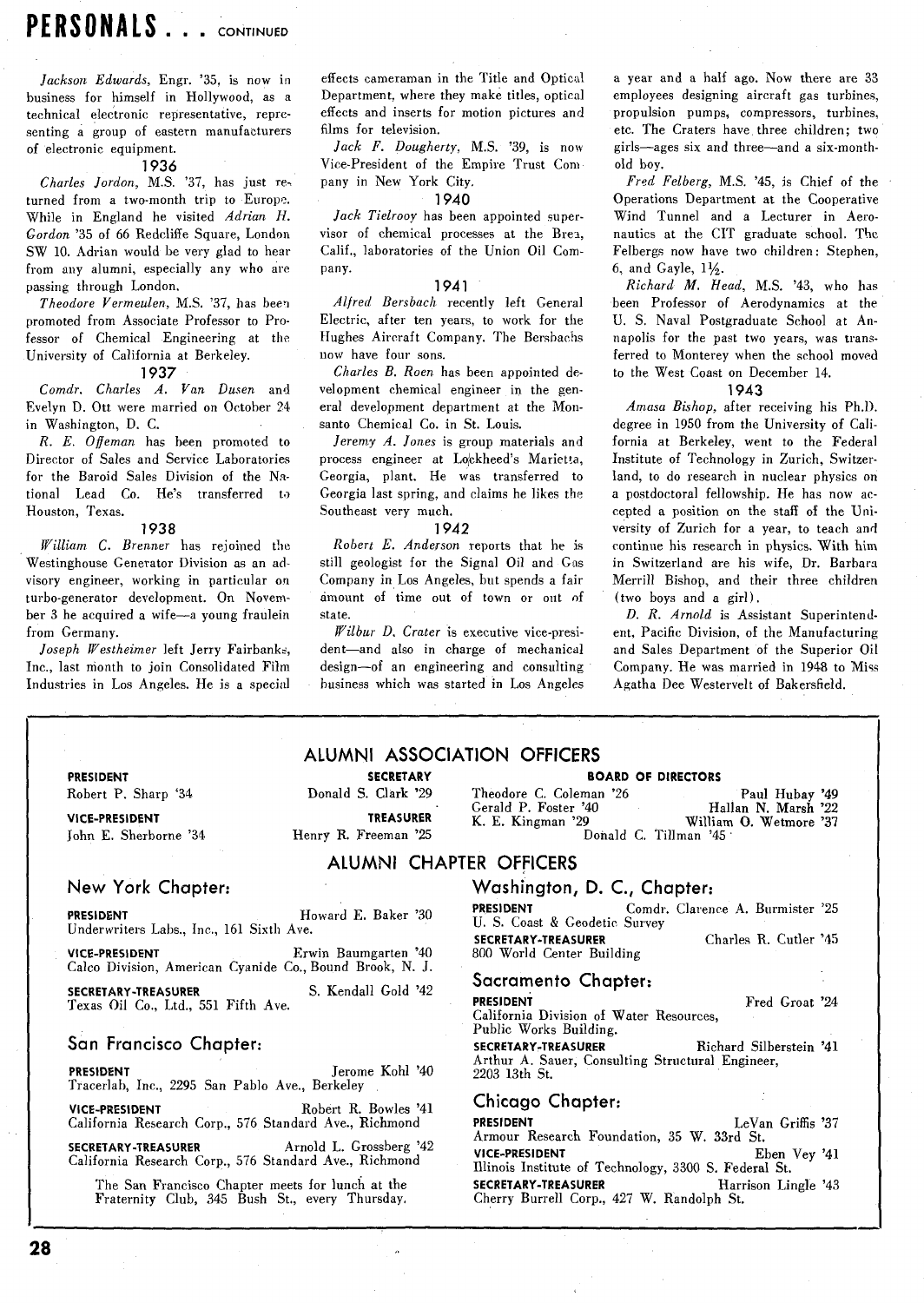James *A. Blayney* and his wife have a daughter, Gayle Elizabeth, born November 17. They also have a son, Douglas, who at 18 months "shows promise of becoming a first-rate fullback." Jim is still a mechanical-electrical engineer for Walter Wagner, an architect and engineer in Fresno.

Richard Schamberg, M.S. '44, Ph.D. '4'7, and his wife Margaret announced the arrival of their first child, Linda Ann, on November 16.

#### 1944

Comdr. Albert Furer, M.S., Engr., writes from the Naval Auxiliary Air Station at Corry Field, in Pensacola, Florida-of which he is the Executive Officer. At NAAS they train embryo naval aviators to (1) fly solely by instruments, which means without visual reference to anything outside the cockpit, and (2) to make a successful landing aboard an aircraft carrier.

Joseph H. Chadwick, Jr. married Betty Virginia Vivier in San Francisco in September of 1950. He got his Ph.D. in electrical engineering from Stanford last June and is now at Stanford where he is in the business of trying to prevent ships from rolling.

#### 1945

Donald C. Dodder has joined the staff of the Los Alamos Scientific Laboratories, working in the Theoretical Physics Division Office.

**W'.** Clifford Taylor is still a partner in the Southwestern Scale Company of Phoenix, Arizona, a national concern manufacturing industrial scales. He is now opening a new office in El Paso, Texas.

Lloyd W. Chamberlain is stationed on Wake Island for a year, as of October, 1951, working as a weather forecaster for the U. S. Weather Bureau. He cordially invites anyone passing through to visit him. 1947

Chad Dauwalter, for the past seven months, has been working for North American Aviation as a research engineer on large rocket development. He was initially employed at the Downey plant but has now been tiansferred to the Aerophysics Field Laboratory in the Santa Susana Mountains, near Chatsworth Lake.

Lt. Comdr. Loys M. Satterfield, **A.E;**  was decorated for meritorious achievement on December 6, 1951. He received the Navy Commendation Ribbon and Pendant, with Combat "V," and a gold star in lieu of his fifth Air Medal. He distinguished himself as Operations Officer of Carrier Air Group Two during operations against the enemy in Korea from December, 1950, to May, 1951, by effectively coordinating all strike schedules among the squadrons of the air group. He also participated as pilot and strike leader in numerous air

strikes against the enemy. His group was attached to the carriers Philippine Sea and Valley Forge. Lt. Comdr. Satterfield is a veteran of over ten years of Naval service.

Clifford M. Wimberly, M.S., formerly with the California Highway Department, is now with the Portland, Oregon, office of American Bitumuls and Asphalt Company. 1948

/. **C.** Bear is working at Convair in San Diego.

Joe Wechsler, M.S. '49, A.E. '50, is **35**  sistant engineer in structures in the Air craft Division of the Rand Corporation in Santa Monica.

Glen *H.* Mitchel, Jr. recently transferred from the Precipitation Company of Canada, Ltd. in Montreal to the Western Precipitation Corporation in Los Angeles.

#### 1949

Edward L. Alexander, M.S., has a new job at the Caltech Cooperative Wind Tunnel, a new home in Culver City, and a new addition to his family-Mark, born on Christmas Day, 1951. The Alexanders 21 ready have a daughter.

Bob Willard, M.S., reports that the twoyear-old Willard Engineering Company ha^ grown considerably and is currently flourishing. They specialize in machinery hvdraulics and pneumatics, i.e. the application of air and hydraulic power to any kin-





**SMOOT-HOLMAN** COMPANY Inglewood, Calif Offices in